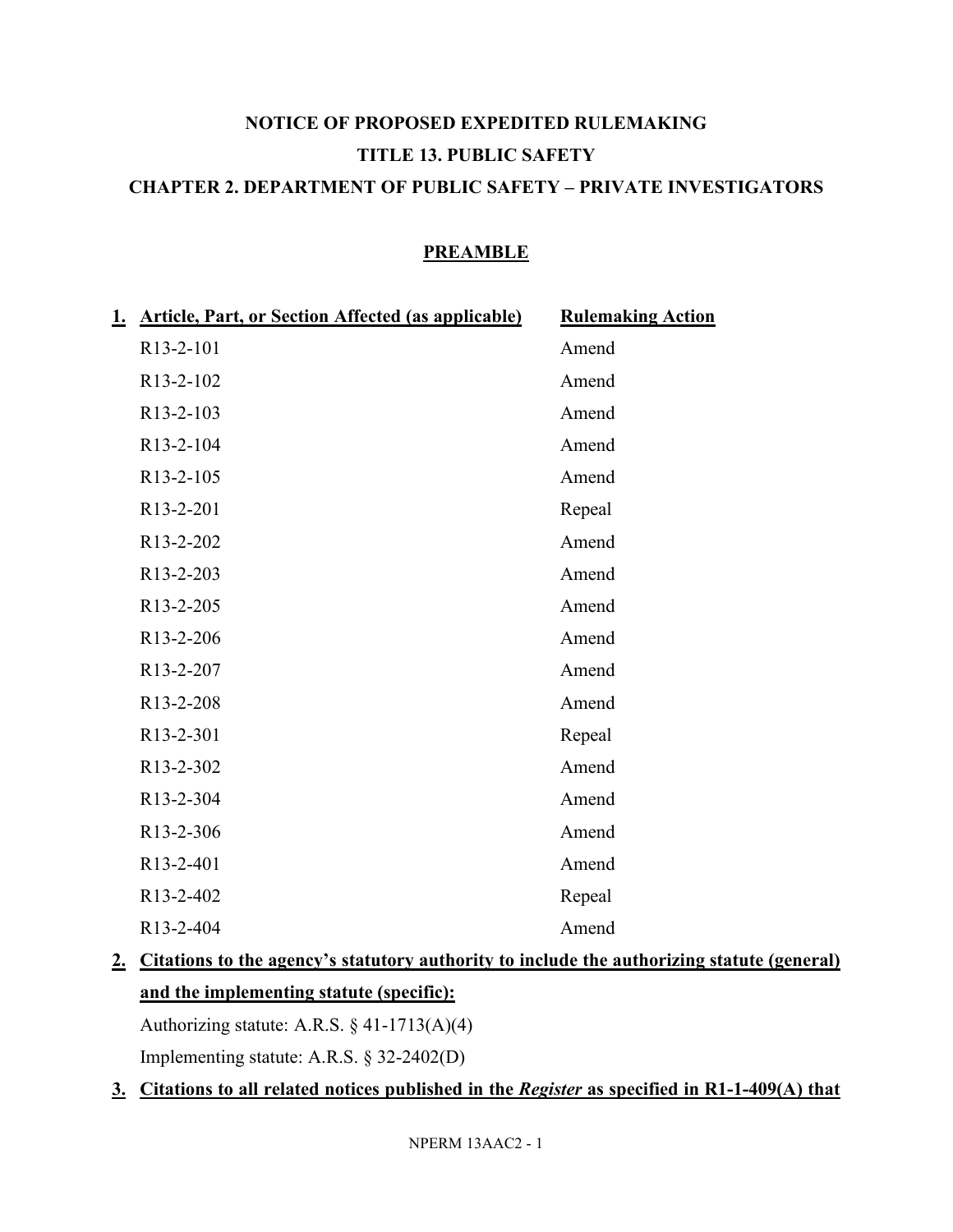### **pertain to the record of the proposed rule:**

Notice of Expedited Rulemaking Docket Opening filed with the Secretary of State on February 16, 2022 pursuant to A.R.S. § 41-1027.

## **4. The agency's contact person who can answer questions about the rulemaking:**

Name: Michelle Riley, Licensing Manager

Address: Arizona Department of Public Safety

POB 6638, Mail Drop 1280

Phoenix, AZ 85005-6638

Telephone:(602) 223-2862

E-mail: mriley@azdps.gov

Website: www.azdps.gov

## **5. An agency's justification and reason why the rule should be made, amended, repealed, or renumbered, to include an explanation about the rulemaking:**

R13-2-101. The incorporated by reference information in Paragraph 2 was updated and the definition statutory reference for *delinquent* in Paragraph 4 was updated.

R13-2-102. The rule is amended to include credit card payments. The rule change does not increase the cost of regulatory compliance, increase a fee or reduce procedural rights and amends a rule that is outdated. Outdated forms of payment include checks and cash. Updating the rule to include credit card payment facilitates online application and payment improving the licensing process for applicants.

R13-2-103. The word *associate* was deleted from Paragraph (A)(3) as it is duplicative to A.R.S. § 32-2425(E) which states all new associates shall submit applications on forms prescribed by the Department. In Paragraph (B), specific addresses, telephone and website information is provided.

R13-2-104. Paragraph (A) was repealed as the text is duplicative to A.R.S. § 32-2461. Portions of Paragraph  $(B)(1,2,3,5,7)$  were repealed as the text is duplicative to A.R.S. § 32-2461; only the date of birth and the employer's agency name and license number are more specific than the statute. Paragraph (G) was amended to include a specific address and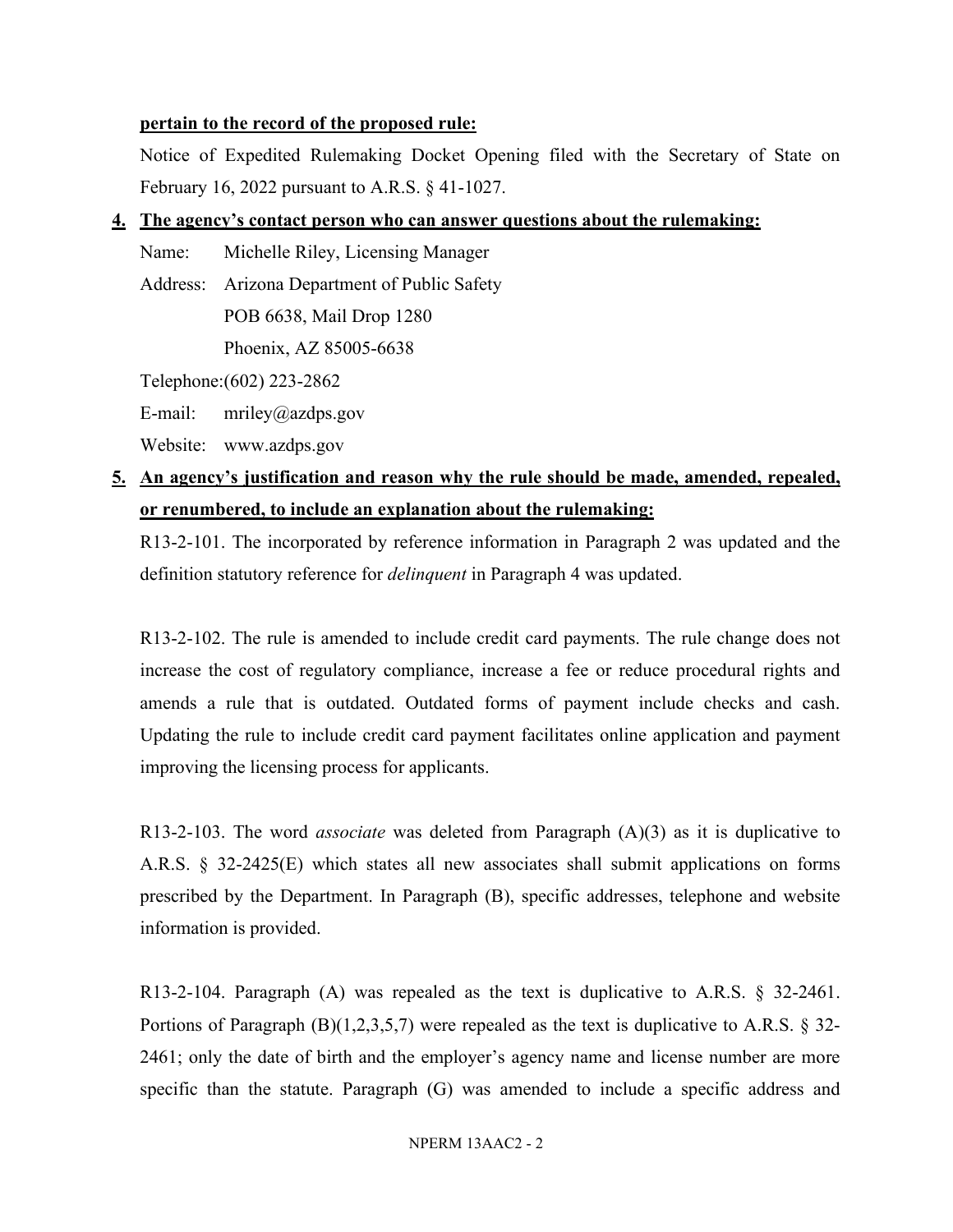website methods of notification. Rule 104 was renumbered accordingly.

R13-2-105(C)(3). A typographical error in the rule reference was corrected.

R13-2-201 was repealed as it is not necessary. Arizona Revised Statutes are the governing documents and there is no reason to repeat the statutes in rule when the text of the rule provides no substantive clarification or additional requirements. Applicants should always rely on the statutes first and the administrative rules secondarily for clarifying information.

R13-2-202. Paragraph (A) was amended to include specific addresses and update the statutory references. Paragraph  $(A)(4)$  was amended to remove the notary requirement as it is not possible to notarize an online submission. Paragraph (A)(6) was repealed as the text is duplicative to A.R.S. § 32-2422(C). Paragraph  $(A)(7)(b)$  was amended to remove the information related to the fingerprints and photographs as it is duplicative to R13-2-  $202(A)(2,5)$ . Paragraph (C) corrects a typographical error with the rule reference.

R13-2-203. Paragraph (A) was amended as the text was duplicative to A.R.S. § 32-2425(C). With the deletion of the first and second sentences, a clarifying sentence that does not change the substantive content was added. Paragraph (B) was repealed as the text is duplicative to A.R.S. § 32-2425(C). Portions of Paragraph (D) were amended as the text was duplicative to A.R.S. § 32-2425(A) and the date was clarified to reference to the Department. Paragraph (F) was repealed as the text was duplicative to A.R.S. § 32-2425(F). Paragraph (G) was repealed as the text was duplicative to A.R.S. § 32-2425(D).

R13-2-204. A portion of Paragraph (C) was removed as the text was duplicative to A.R.S. § 32-2407(B). Paragraph (D) was repealed as the text was duplicative to A.R.S. 32-2407(B).

R13-2-205. Paragraph (A) was repealed as the text was duplicative to A.R.S. § 32- 2426(A,C). Paragraph (D) was repealed as the text was duplicative to A.R.S.  $\S$  32-2453(B). Paragraph (E) was repealed as the text was duplicative to A.R.S. § 32-2425(D).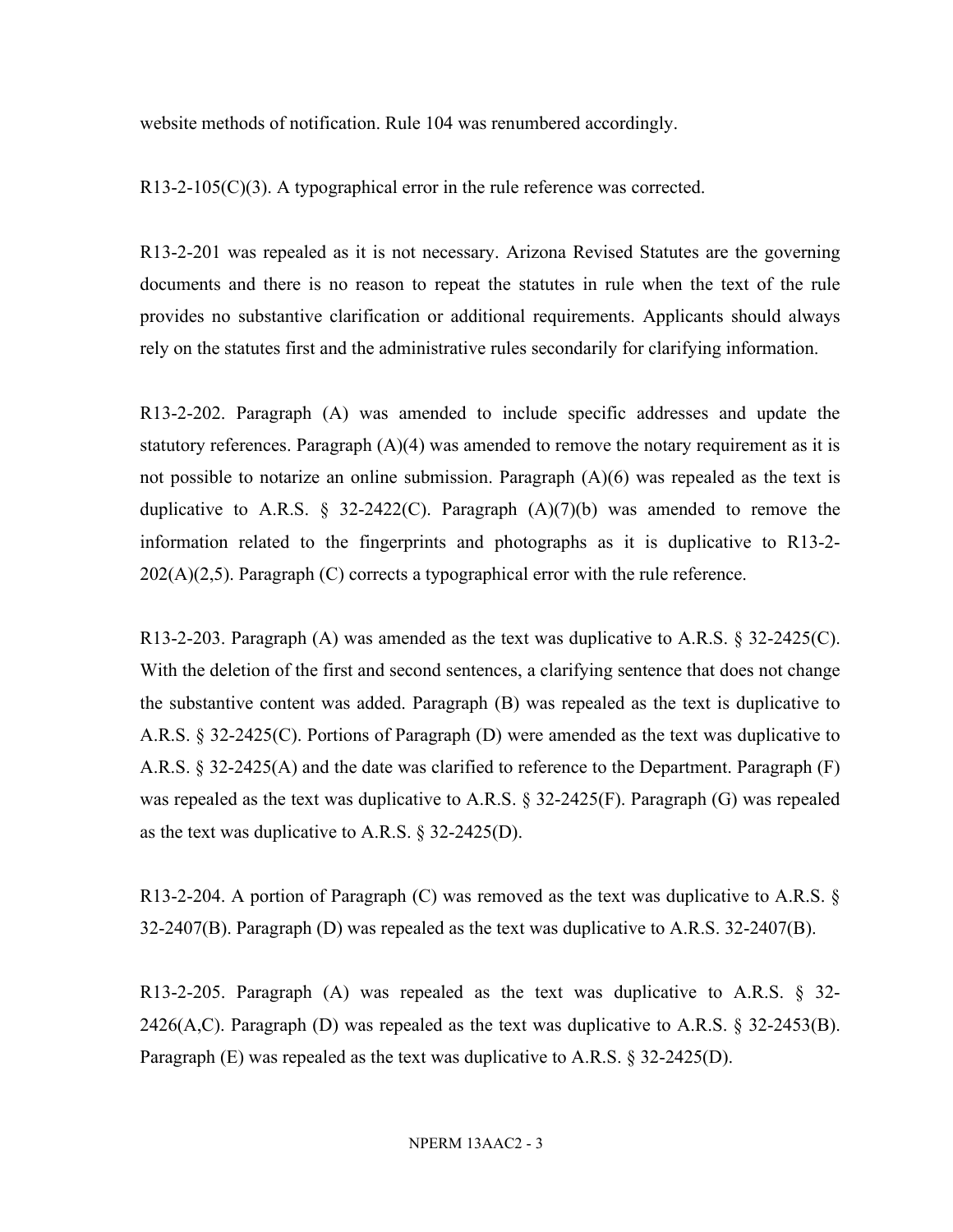R13-2-206. Paragraph (B) was amended to remove unnecessary text. Meeting statutory and rule requirements are a given and a separate requirement. There is no reason to include extraneous text to repeatedly reference statutes or rules in all cases.

R13-2-207. Paragraph (A) was repealed as the text is duplicative to A.R.S. § 32-2401(20). A portion of Paragraph (C) was amended to remove text duplicative and redundant to A.R.S. § 32-2441.

R13-2-208. Paragraph (B) was repealed as the text is duplicative to A.R.S. § 32-2457(A)(3).

R13-2-301. The entire rule is repealed. The rule is entirely duplicative to A.R.S. § 32-2441 and does not provide any additional clarifications or requirements.

R13-2-302. Paragraph (A) was amended to include specific addresses. Unnecessary references were removed. Paragraph (B) was amended to remove the List, A, B, and C documents. The Department does not have statutory authority to verify the applicant's status and therefore should not be prescribing a limiting list of approved forms. Substantial federal and state law on employment verification already exists and employers and applicants should follow those applicable statutes.

R13-2-304 and R13-2-306. The rule was amended to specify specific addresses and instructions to notify the Department.

R13-2-401. A portion of Paragraph A was removed as it is duplicative to text in A.R.S. §§ 32-2422(D) which grants authority to deny, 32-2441 has no authority to deny but 32-2459 covers 32-2441 and 32-2422 granting authority to deny. Paragraph (A) received clarifying language to specify and make clear it is referencing the Private Investigator and Security Guard Hearing Board without changing the substantive content of the rule. Paragraph (B)(1,2,4,5,6) were repealed as the paragraphs exceed the Department's authority and creates conflicting hearing standards regulated by the Private Investigator and Security Guard Hearing Board in 13 A.A.C. 12. The Board has statutory authority to conduct the hearings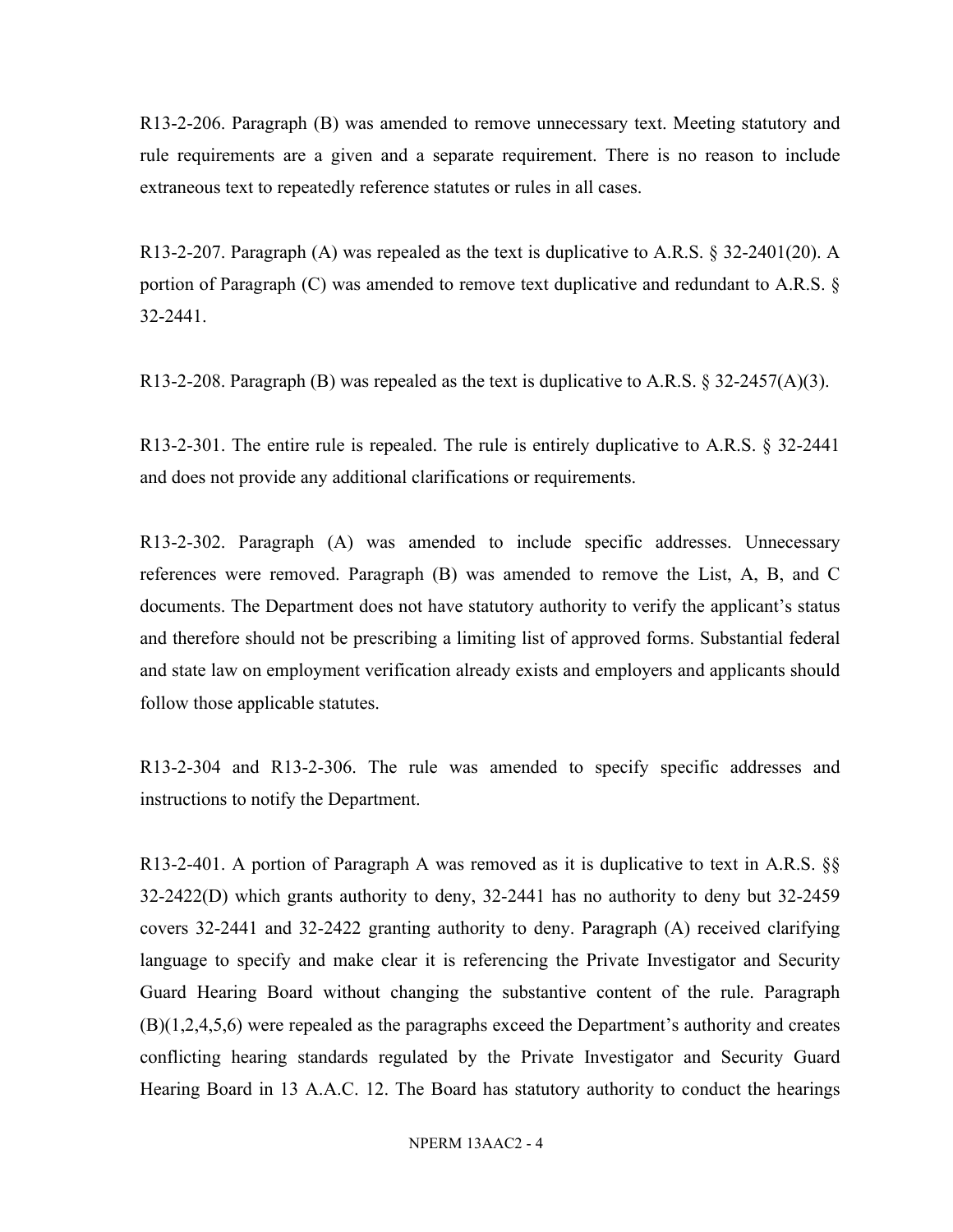and supersedes the Department's rules on this issue. Paragraph (C) was repealed as the Department has difficulty enforcing this provision and does not enforce the provision. There are circumstances in which the factor causing the applicant to be unqualified; such as, necessary experience, will be cured in less than six months. There are other circumstances; such as a criminal record, which will not be cured in six months. It is the Department's policy to suggest to the applicant the amount of time that needs to elapse before a reapplication is made. Therefore, removing the six-month requirement will ameliorate the reapplication process for the applicant potentially allowing a license to be issued quicker than the restrictive six-month timeframe.

R13-2-402. The entire rule is repealed. The rule is duplicative to A.R.S. § 32-2457(F)(2). The rule text is but one of several possible actions the Board may recommend to the Director. Additionally, text allowing a licensee to continue to operate blanketly does not meet the statutory authorization in A.R.S.  $\S 32{\text -}2457(A,B,C,D,E)$  to evaluate and issue a probation that is best adapted to the particular situation limiting the Department's ability to take action. The statute sufficiently stands on its own with no further clarification required in rule.

R13-2-404. Portions of Paragraph (A) were repealed as the text is duplicative to A.R.S. § 32- 2456(B,F). Paragraph (C) was repealed as it is an unnecessary statutory reference where the paragraph provides no clarifications.

**6. A reference to any study relevant to the rule that the agency reviewed and proposes to either rely on or not rely on in its evaluation of or justification for the rule, where the public may obtain or review each study, all data underlying each study, and any analysis of each study and other supporting material:**

The Department did not review any studies.

**7. A showing of good cause why the rulemaking is necessary to promote a statewide interest if the rulemaking will diminish a previous grant of authority of a political subdivision of this state:**

The rulemaking does not diminish a previous grant of authority of a political subdivision of this state.

**8. The preliminary summary of the economic, small business, and consumer impact:**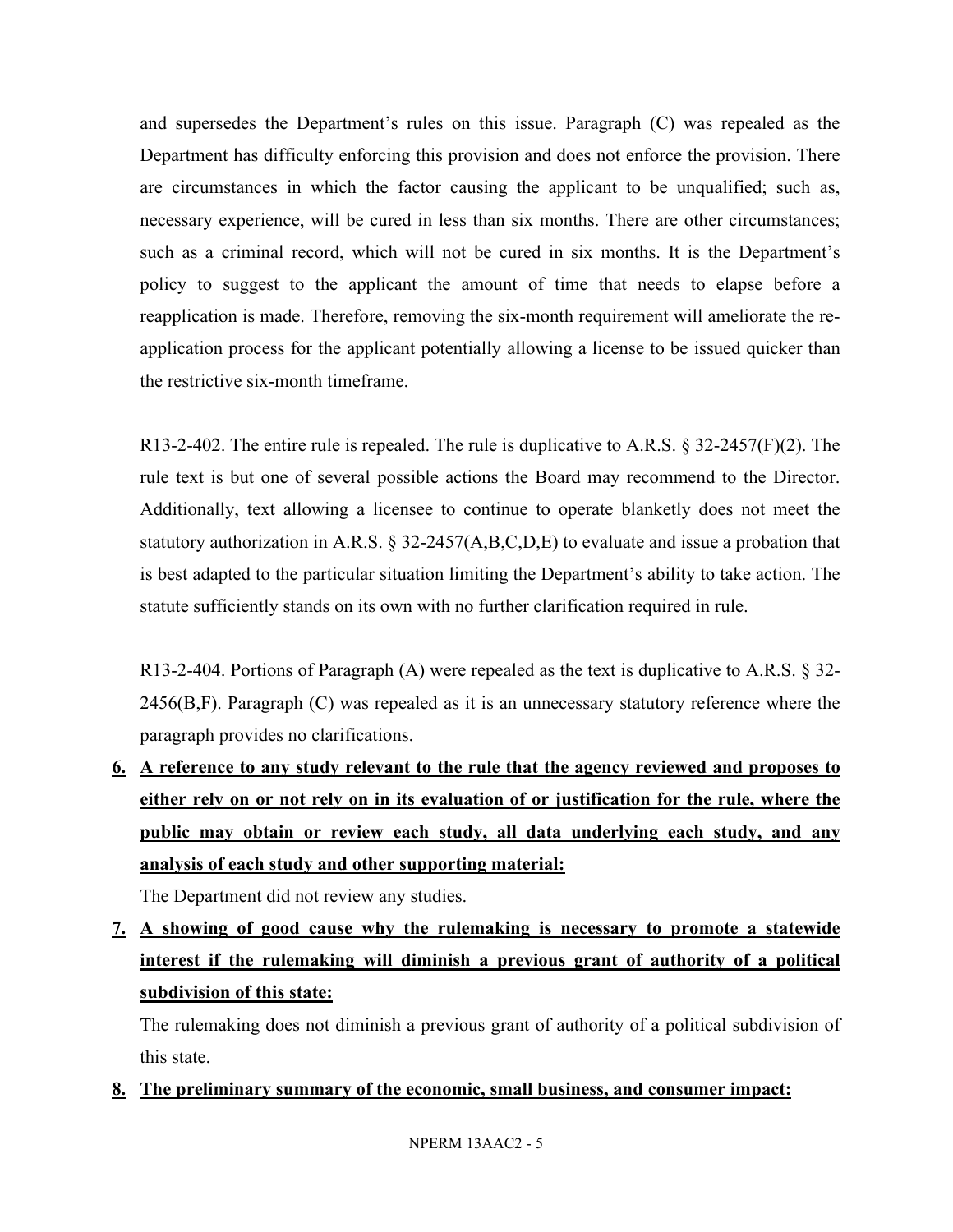Under A.R.S. § 41-1027, the expedited rulemaking is exempt from this requirement.

**9. The agency's contact person who can answer questions about the economic, small business, and consumer impact statement:**

See Item #8.

**10. The time, place, and nature of the proceedings to make, amend, repeal, or renumber the rule, or if no proceeding is scheduled, where, when, and how persons may request an oral proceeding on the proposed rule:**

Date: Tuesday April 5, 2022.

Time: 9:00 a.m. Mountain Standard Time.

Location: Online via Google MEET at URL: meet.google.com/cmq-kpfy-qnv Join by telephone 1-386-401-8829 PIN 464 998 256#

Close of record: Wednesday April 6, 2022.

- **11. All agencies shall list other matters prescribed by statute applicable to the specific agency or to any specific rule or class of rules. Additionally, an agency subject to Council review under A.R.S. §§ 41-1052 and 41-1055 shall respond to the following questions:**
	- **a. Whether the rule requires a permit, whether a general permit is used, and if not, the reason why a general permit is not used:**

A general permit is not used. A.R.S. § 32-2411 requires a person to be individually licensed and working for an agency that is licensed pursuant to Article 2 of the Chapter. Additionally, Article 3 specifies registration certificates for associate and employee registration.

**b. Whether a federal law is applicable to the subject of the rule, whether the rule is more stringent than federal law, and if so, citation to the statutory authority to exceed the requirements of federal law:**

There is no applicable federal law.

**c. Whether a person submitted an analysis to the agency that compares the rule's impact of the competitiveness of business in this state to the impact on business in other states:**

No person submitted an analysis to the Department comparing the rule's business competitiveness impact.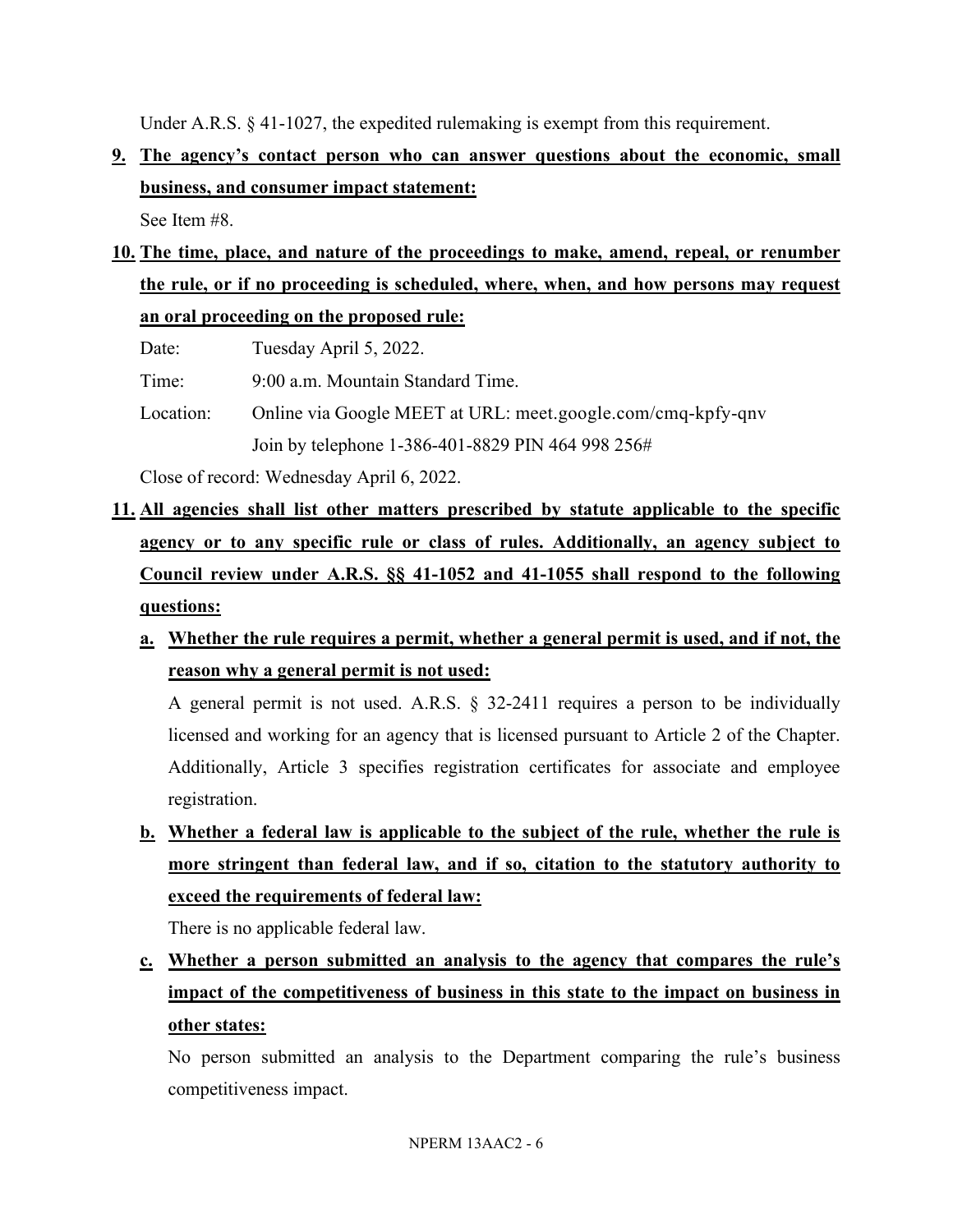# **12. A list of any incorporated by reference material as specified in A.R.S. § 41-1028 and its location in the rules:**

Rule 101(2) incorporates by reference the latest edition of the Federal Bureau of Investigation's applicant fingerprint card.

## **13. The full text of the rules follows:**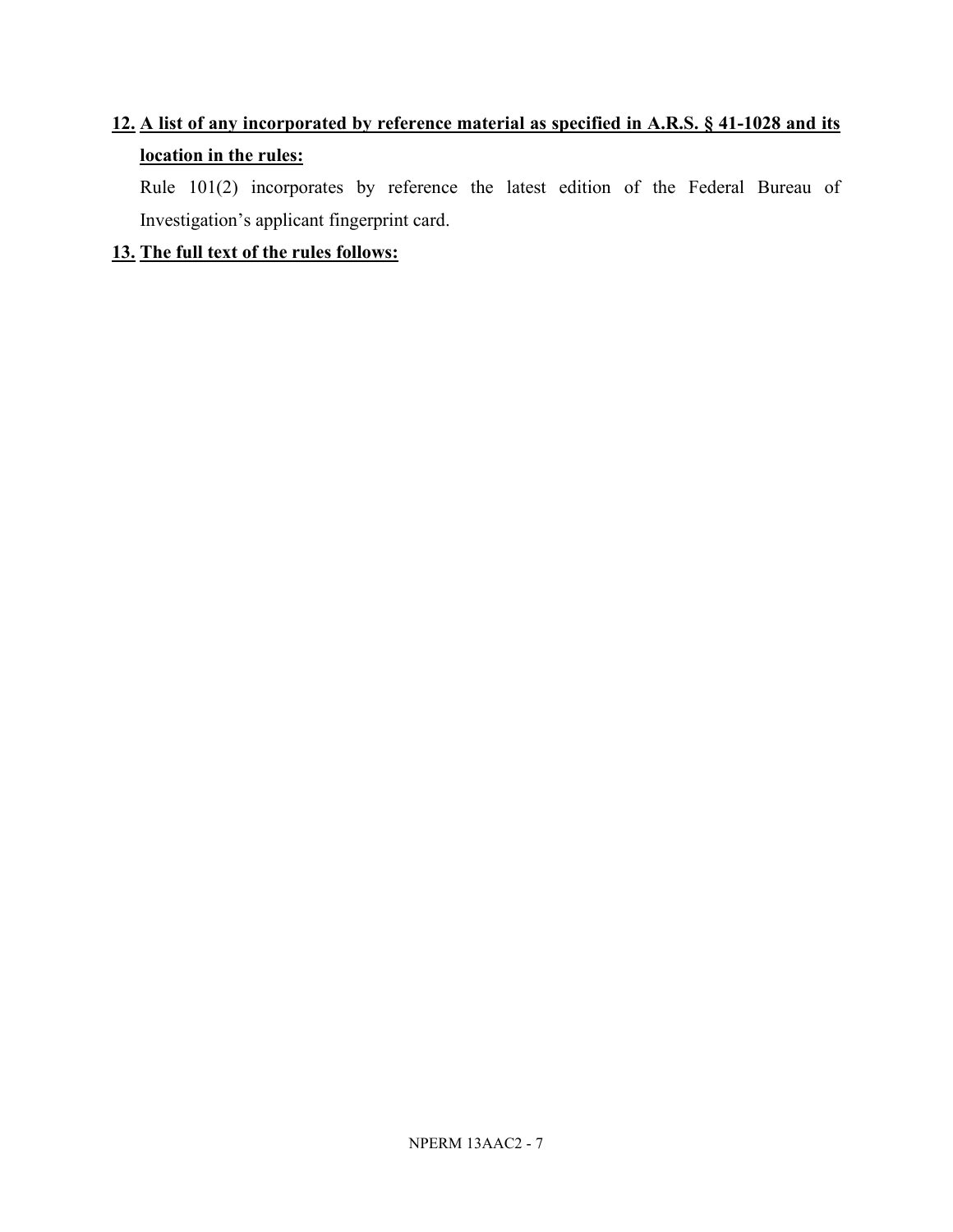# **TITLE 13. PUBLIC SAFETY CHAPTER 2. DEPARTMENT OF PUBLIC SAFETY – PRIVATE INVESTIGATORS ARTICLE 1. GENERAL PROVISIONS**

Section

- R13-2-101. Definitions
- R13-2-102. Application and Processing Fees
- R13-2-103. Application Forms
- R13-2-104. Identification Cards
- R13-2-105. Time-frames for Making Licensing and Registration Determinations

### **R13-2-101. Definitions**

In addition to the definitions in A.R.S. § 32-2401, the following definitions apply to this Chapter:

- 1. "Branch office certificate" means a document issued by the Department to the qualifying party, authorizing the qualifying party to conduct the business of private investigations in this state at a location other than the principal place of business shown on the agency license.
- 2. "Classifiable fingerprints" means fingerprint impressions that meet the criteria of the Federal Bureau of Investigation (FBI) as contained in Form FD-258 (5-11-99) (5-15-17): U.S. Government Printing Office: 2004-304-373/80029 1110-0046, incorporated by reference, available from the Department and the FBI (Attn: Logistical Support Unit (LSU), CJIS Division, 1000 Custer Hollow Road, Clarksburg, WV 26306). This incorporation contains no future editions or amendments.
- 3. "Corporation" or "domestic corporation" has the same meaning as in A.R.S. § 10-140.
- 4. "Delinquent" means an application is submitted after the license expiration date but before the expiration of the 90-day grace period as described in  $R13-2-204(C)$  A.R.S. § 32-2407(B).
- 5. "Foreign corporation" means a corporation for profit that is incorporated under a law other than the law of Arizona.
- 6. "Limited liability corporation" has the same meaning as corporation.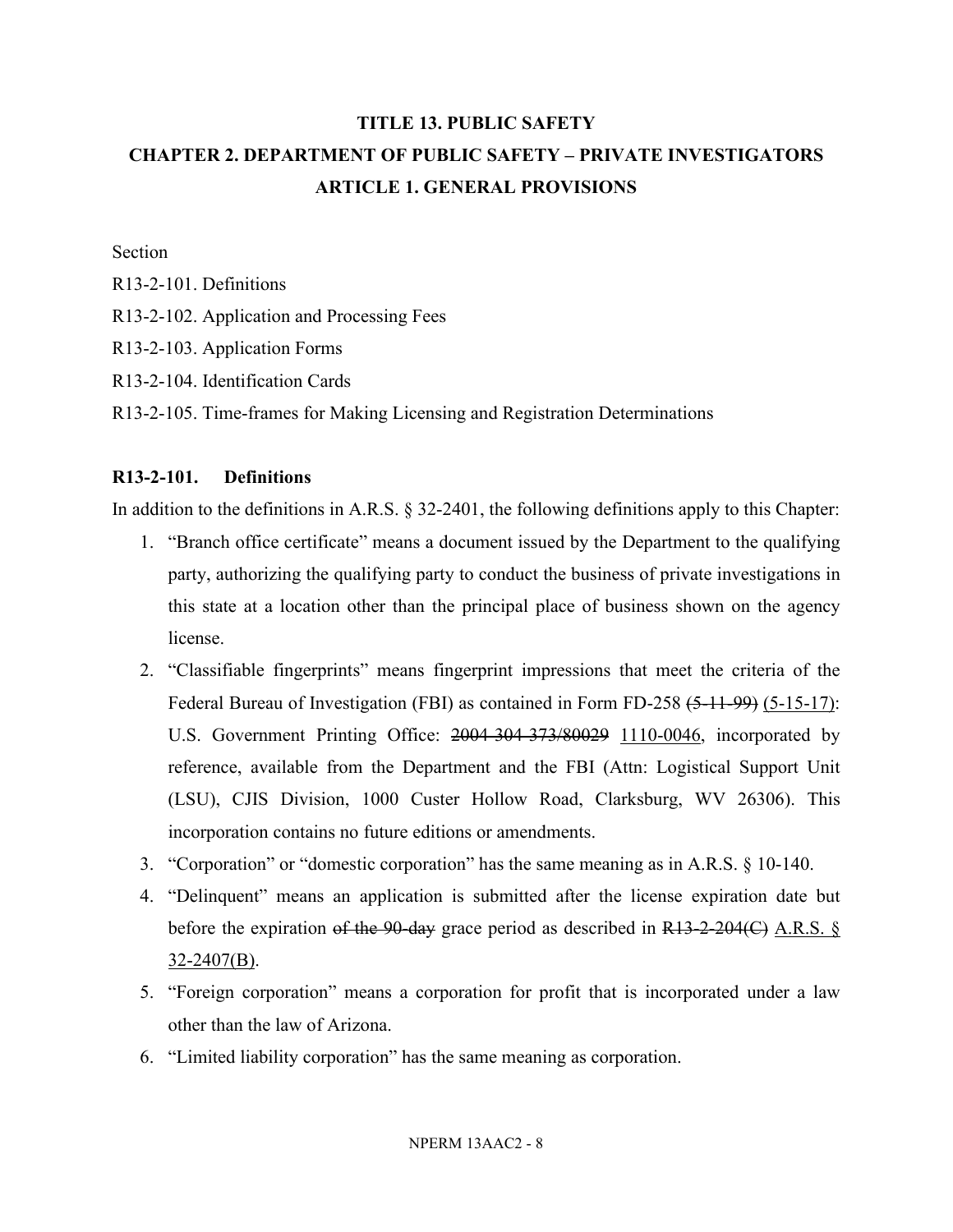- 7. "Partnership" is an association of two or more persons who are co-owners of a business for profit organized in accordance with A.R.S. Title 29, Partnerships.
- 8. "Probation" means a period during which an agency or individual that has violated A.R.S. Title 32 Chapter 24 is allowed to demonstrate the ability to meet licensure requirements before the Department takes another administrative action, such as suspension or revocation.
- 9. "Sole proprietor" means the only owner of a business operated for profit.

## **R13-2-102. Application and Processing Fees**

- **A.** The application and processing fees are:
	- 1. Original agency license application, \$250;
	- 2. Agency license, \$400;
	- 3. Application for renewal of an agency license, \$250;
	- 4. Agency restructure, \$100;
	- 5. Agency delinquent renewal application, \$100;
	- 6. Reinstatement of agency license, \$250;
	- 7. Associate or employee registration certificate application, \$50;
	- 8. Associate or employee registration certificate renewal, \$50;
	- 9. Associate or employee registration delinquency, \$10;
	- 10. Associate or employee registration reinstatement, \$25;
	- 11. Replacement identification card, \$10;
	- 12. Additional employer form, \$10; and
	- 13. Fingerprint and digital photo fee (optional), \$15.
- **B.** In addition to any fees in subsections  $(A)(1)$ ,  $(A)(3)$ ,  $(A)(7)$ ,  $(A)(8)$ , and  $(A)(12)$  the Department shall collect a fee in an amount necessary to cover the cost of noncriminal justice fingerprint processing for criminal history record checks under A.R.S. § 41-1750(J).
- **C.** A person shall pay a fee by cash, cashier's check, certified check, credit card or money order made payable to the Arizona Department of Public Safety. All fees are non-refundable except if A.R.S. § 41-1077 applies.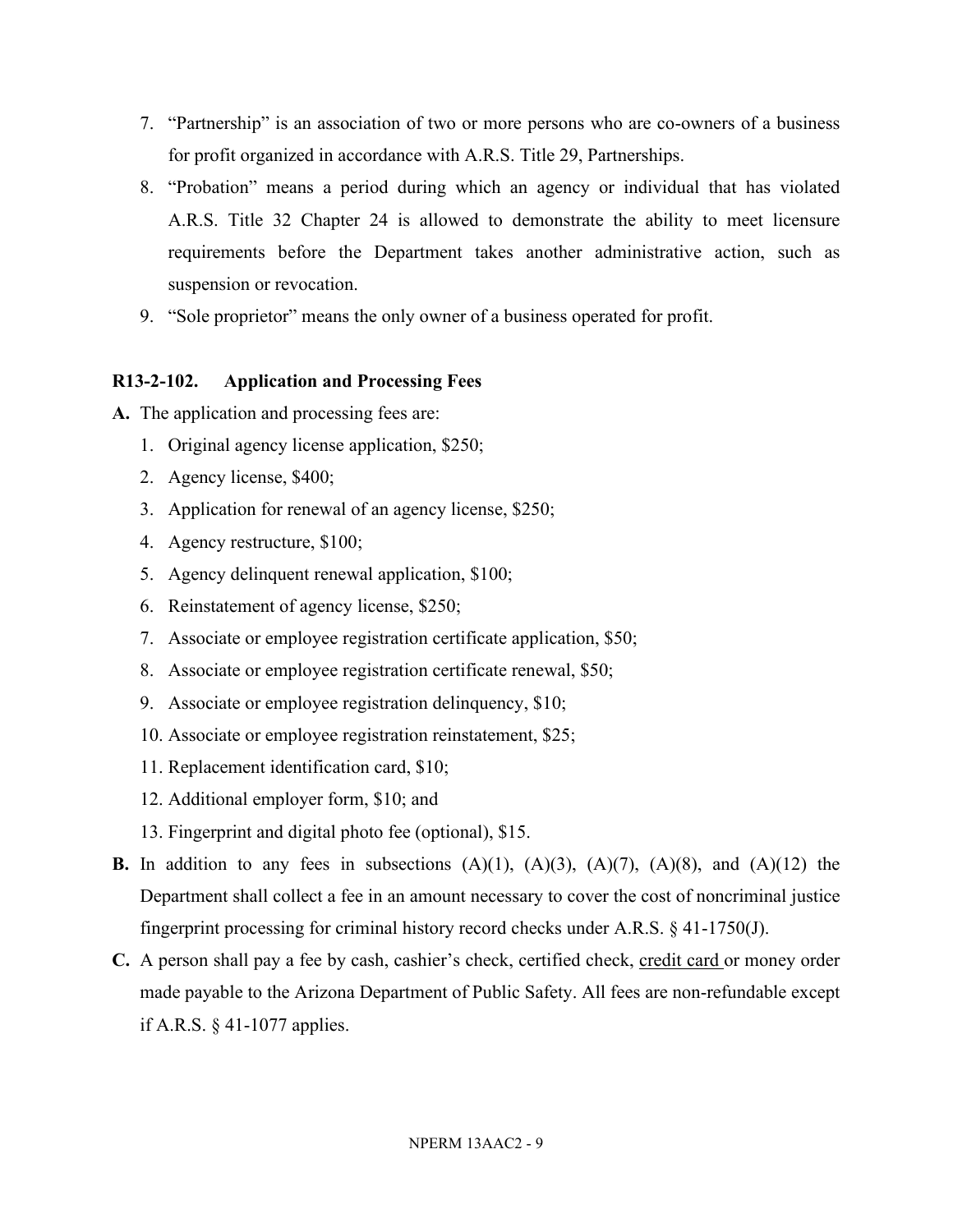## **R13-2-103. Application Forms**

**A.** The Department shall provide and an applicant shall use application forms for:

- 1. Agency license application;
- 2. Agency license renewal;
- 3. Employee or associate registration certificate application; and
- 4. Employee or associate registration renewal application.
- **B.** Application forms may be obtained in person at the Phoenix Licensing Unit office 2222 W Encanto Blvd, Phoenix, AZ 85009, by mail request to Arizona DPS Licensing Unit POB 6638, Mail Drop 3140, Phoenix, AZ 85005-6638, the Department's website www.azdps.gov, or by telephone (602) 223-2361. An applicant may duplicate application forms.

## **R13-2-104. Identification Cards**

## **A.** The Department shall provide a qualified applicant with an identification card for an:

- 1. Agency license,
- 2. Associate registration certificate, or
- 3. Employee registration certificate.
- **B.A.** The Department shall include on the identification card the applicant's:
	- 1. Name,
	- 2. Photograph,
	- 3. Physical description,
	- 4.1. Date of birth, and
	- 5. Registration certificate number,
	- 6.2. Employer's agency name and license number. $\frac{1}{2}$  and
	- 7. Card's expiration date.
- **C.B.** A licensee or certificate holder shall not assign or transfer an identification card. An identification card is valid only during the effective dates of the license or certificate under which the card has been issued, and for only as long as the card holder is employed by or associated with the agency licensee.
- **D.C.** A licensee or certificate holder shall not display a badge or shield in conjunction with performing the duties of a private investigator.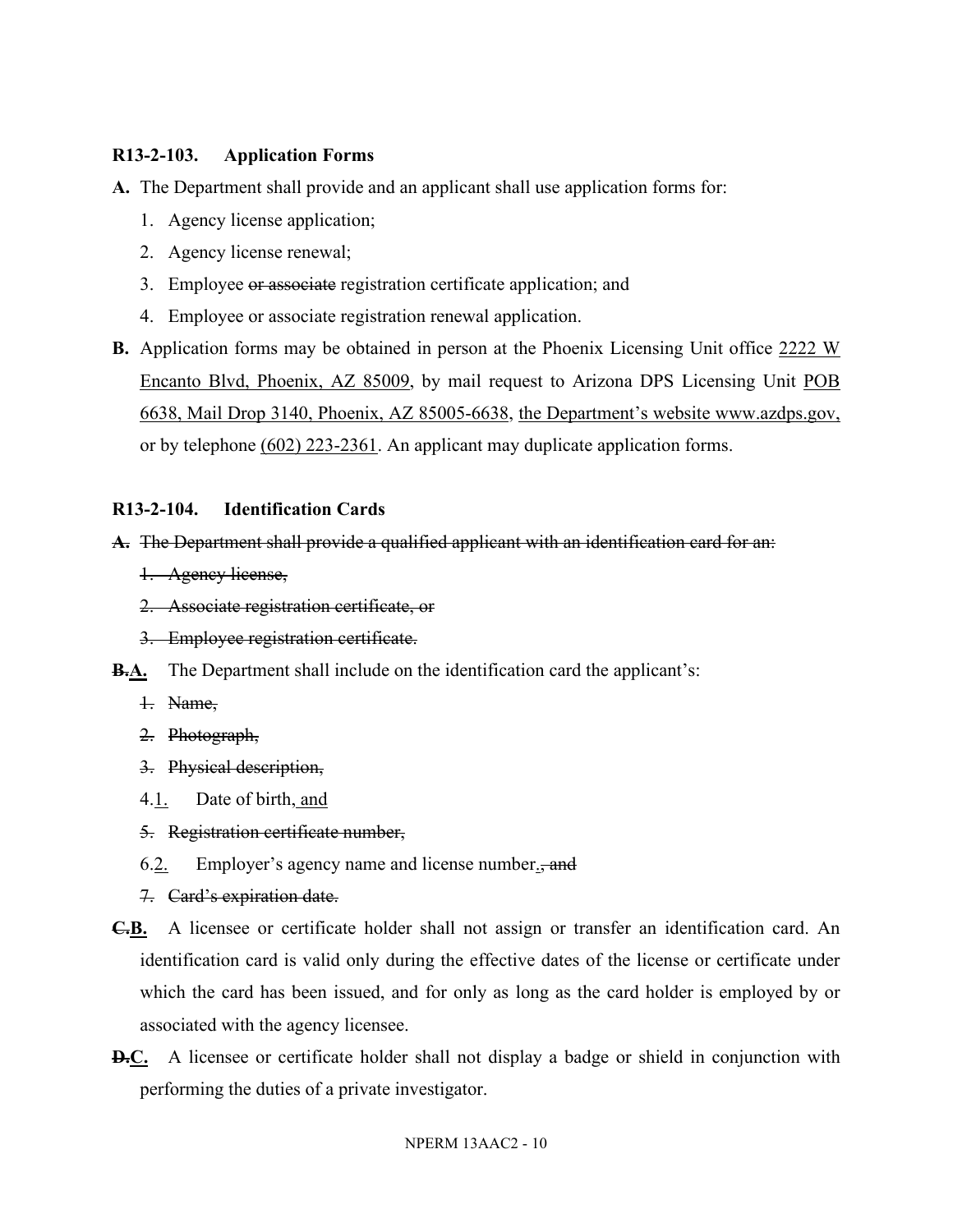- **E.D.** An employee employed by more than one licensee shall obtain an identification card for each license under which the employee is employed.
- **F.** Upon termination of employment with an agency licensee, the employee shall surrender the employee's identification card to the agency's qualifying party or designee. The agency's qualifying party shall send the identification card to the Department within five business days of the employee surrendering the license. If the employee fails to surrender the card to the qualifying party, the qualifying party shall notify the Department, in writing, within five business days of the employee's termination of employment.
- **G.E.** If an identification card is lost or stolen, the holder of the card shall notify the Department immediately in writing by mail request to Arizona DPS Licensing Unit, POB 6638, Mail Drop 3140, Phoenix, AZ 85005-6638 or the Department's website www.azdps.gov. The Department shall issue a duplicate identification card upon submission of the required fee.
- **H.F.** The Department shall not approve a fictitious name for use on an identification card.

#### **R13-2-105. Time-frames for Making Licensing and Registration Determinations**

- **A.** The Department shall make a determination on the issuance, renewal, reinstatement, or restructure of an agency license, associate or employee registration certificate, or branch office certificate within 15 business days of the submission of an application, as follows:
	- 1. Five days for administrative completeness review, and
	- 2. Ten days for substantive review.
- **B.** The administrative completeness review time-frame, as described in A.R.S. § 41-1072(1) and listed in subsection  $(A)(1)$ , begins on the date the Department receives an application.
	- 1. If the application is not administratively complete when received, the Department shall send a notice of deficiency to the applicant. The deficiency notice shall state the documents and information needed to complete the application.
	- 2. Within 45 days from the date of the deficiency notice, the applicant shall submit to the Department the missing documents and information. The time-frame for the Department to finish the administrative completeness review is suspended from the date of the deficiency notice until the date the Department receives the missing documents and information.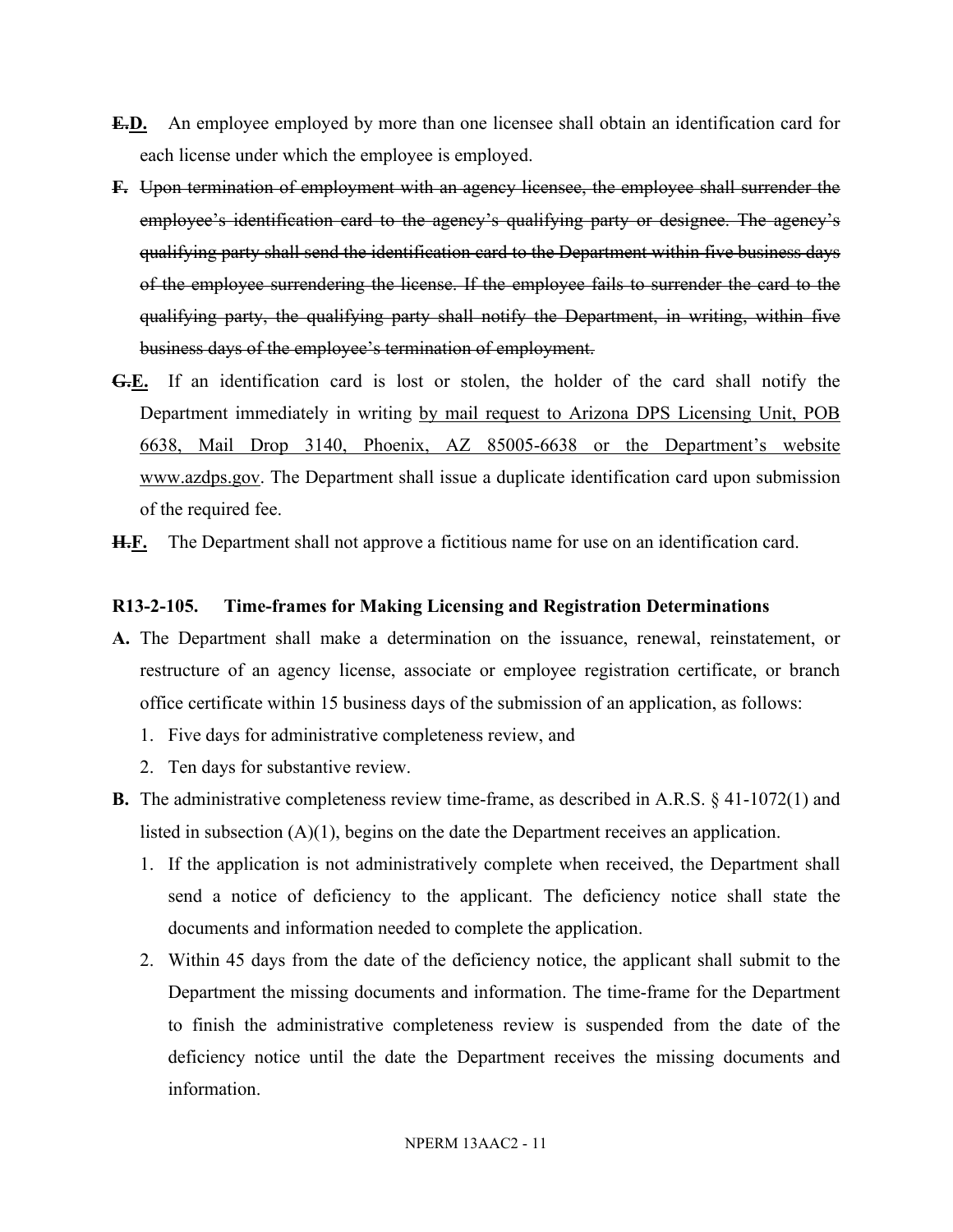- 3. If the applicant fails to provide the missing documents and information within the time provided, the Department shall close the applicant's file, and the Department considers the application suspended. The Department shall not take further action until the required documentation or information and, if applicable, reinstatement fees are received.
- **C.** The substantive review time-frame, as described in A.R.S. § 41-1072(3) and listed in subsection  $(A)(2)$ , begins on the date the Department determines an application is administratively complete.
	- 1. During the substantive review time-frame, the Department may make one comprehensive written request for additional information. The Department and applicant may mutually agree in writing to allow the Department to submit supplemental requests for additional information.
	- 2. The applicant shall submit to the Department the additional information to complete the application within 45 days from the date of the Department's request. The time-frame for the Department to complete the substantive review of the application is suspended from the date of the request for additional information until the Department receives the additional information.
	- 3. Unless the Department and applicant by mutual written agreement extend the 45day period, the Department shall close the file of an applicant who fails to submit the additional information within 45 days. An applicant whose file is closed and who wants to be licensed or certified shall apply again under R13-2-202 or R132302 R13-2-302.
	- 4. When the substantive review is complete, the Department shall inform the applicant in writing of its decision whether to license or register the applicant.
		- a. The Department shall deny a license or registration if it determines that the applicant does not meet all substantive criteria required by statute and rule. An applicant who is denied certification may appeal the Department's decision under A.R.S. § 41-1092 et seq.
		- b. The Department shall grant a license or registration if it determines that the applicant meets all substantive criteria for licensure or certification required by statute and rule.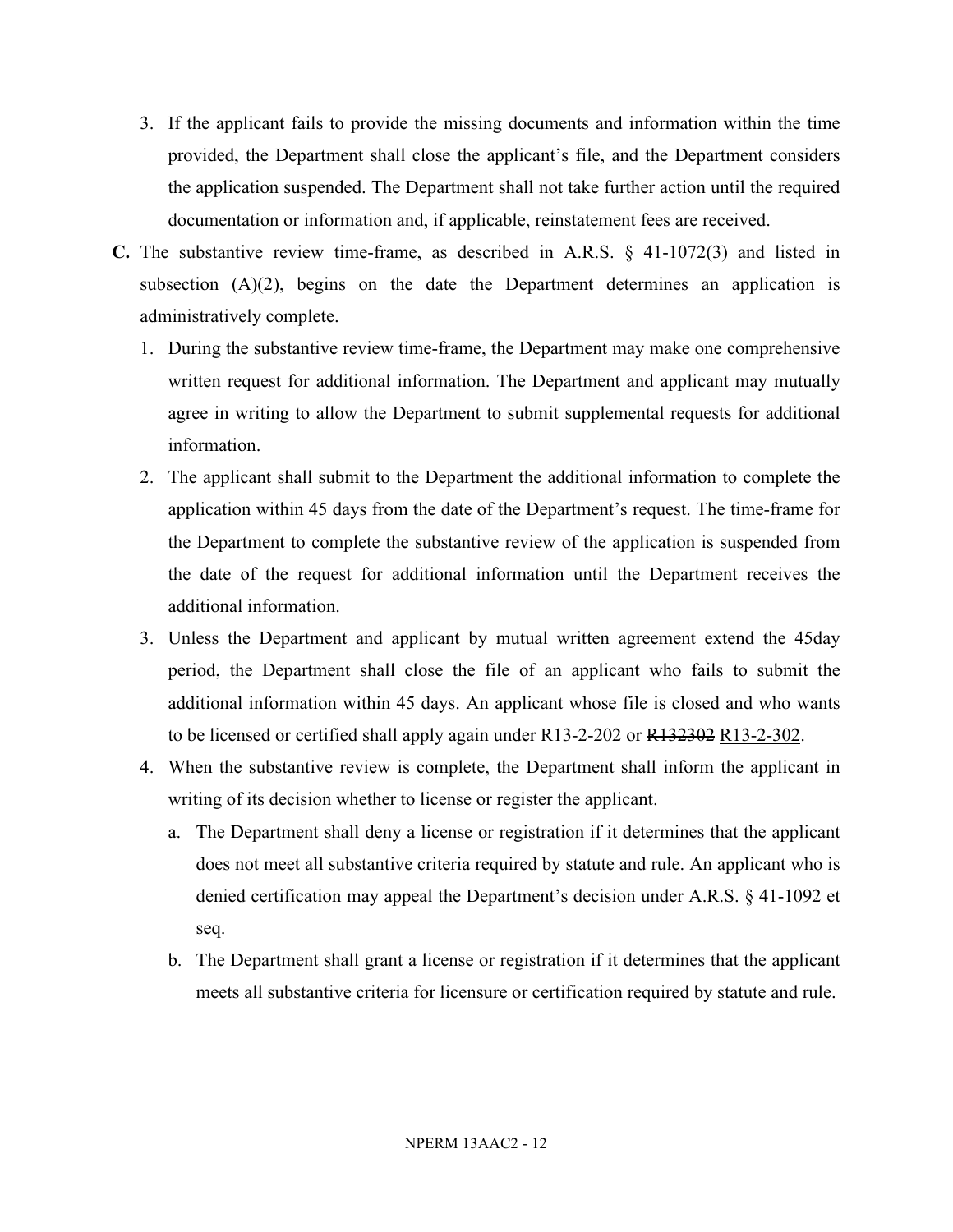## **ARTICLE 2. AGENCY LICENSES**

#### Section

- R13-2-201. Agency License Eligibility
- R13-2-202. Submission of Application for an Agency License
- R13-2-203. Issuance of Agency License
- R13-2-204. Agency License Renewal
- R13-2-205. Branch Office Certificate
- R13-2-206. Change of Qualifying Party
- R13-2-207. Restructure of an Agency
- R13-2-208. Business and Employee Names

#### **R13-2-201. Agency License Eligibility**

The qualifying party for an agency license shall meet all requirements under A.R.S. § 32-2422. All other partners or corporate officers of the agency shall register as associates and meet the requirements under A.R.S. § 32-2441.

#### **R13-2-202. Submission of Application for an Agency License**

- **A.** Applications for an agency license may be presented in person at the Arizona Department of Public Safety Licensing office in at 2222 W Encanto Blvd, Phoenix, AZ 85009, or by mail to Arizona DPS Licensing Unit POB 6638, MD3140, Phoenix, AZ 85005-6638 or the Department's website www.azdps.gov. A qualifying party submitting an application shall ensure that the application consists of:
	- 1. A complete application form with the information required under A.R.S. §§ 322423 32- 2422 and 32-2423 and the qualifying party's notarized signature;
	- 2. Properly completed fingerprint card with classifiable fingerprints of the qualifying party;
	- 3. Fees prescribed in R13-2-102;
	- 4. Legible, notarized copy of a government-issued photo identification document for the qualifying party, such as a state identification card or motor vehicle driver license;
	- 5. Two color photographs of the qualifying party suitable for use in making a an identification card, such as passport photos or 1" x 1 1/4" facial photos;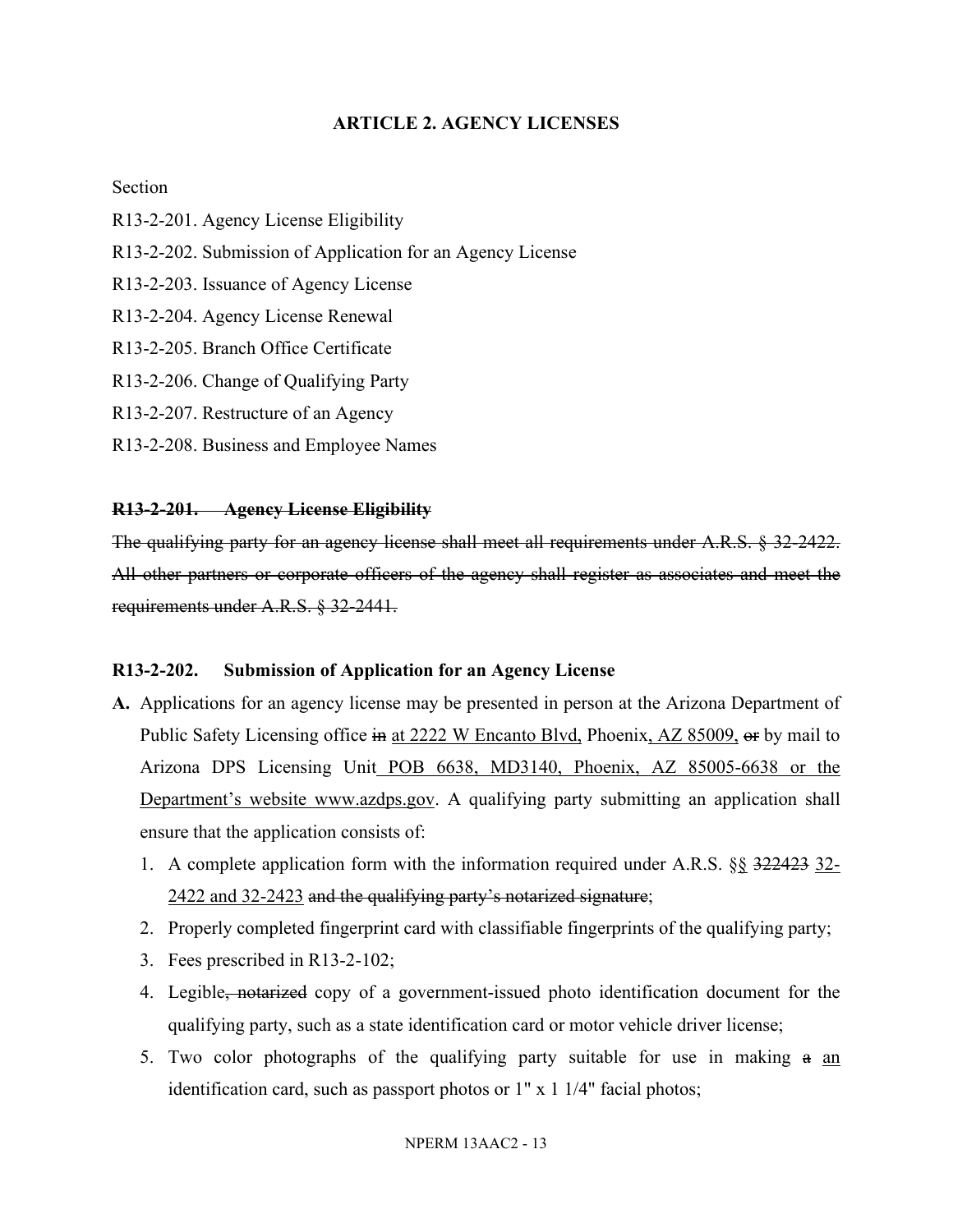- 6. Exact details as to the character and nature of the qualifying party's required experience under A.R.S. § 32-2422.
- 7.6. If other than a sole proprietorship:
	- a. Partnership agreement, articles of organization, or articles of incorporation;
	- b. Applications for associate registration certificates under R13-2-302 completed by all officers, members, managers, and directors of the agency accompanied by classifiable fingerprints and two color photographs suitable for use in making a identification card such as passport photos or  $1" \times 1 \frac{1}{4}$  facial photos;
- 8.7. If a foreign corporation, evidence of Arizona Corporation Commission approval to transact business in Arizona;
- 9.8. The name under which the agency will do business. The Department shall not issue a license to a corporation or limited liability corporation using a DBA unless registered with the Arizona Secretary of State's Office for approval of the trade name and the agency submits a copy of the registration to the Department.
- **B.** Sole proprietorships and partnerships may, but are not required to, register trade names.

**C.** If applicable equipment and personnel are available, and if the applicant makes a request, the Department personnel shall take an applicant's photographs and fingerprints upon submission of the application and payment of appropriate fees as listed in R132102 R13-2-102.

## **R13-2-203. Issuance of Agency License**

- **A.** The Department shall notify an applicant when an agency license is ready for issuance. The applicant has 90 days from the date of notification to: The application is considered complete when the applicant satisfies the following:
	- 1. Pay applicable license fees;
	- 2. Provide a complete and accurate two-year surety bond; and
	- 3. For those agencies that will have employees, provide a certificate of worker's compensation insurance.
- **B.** If the applicant does not provide the required information within 90 days, the Department shall deny the application and all fees shall be forfeited.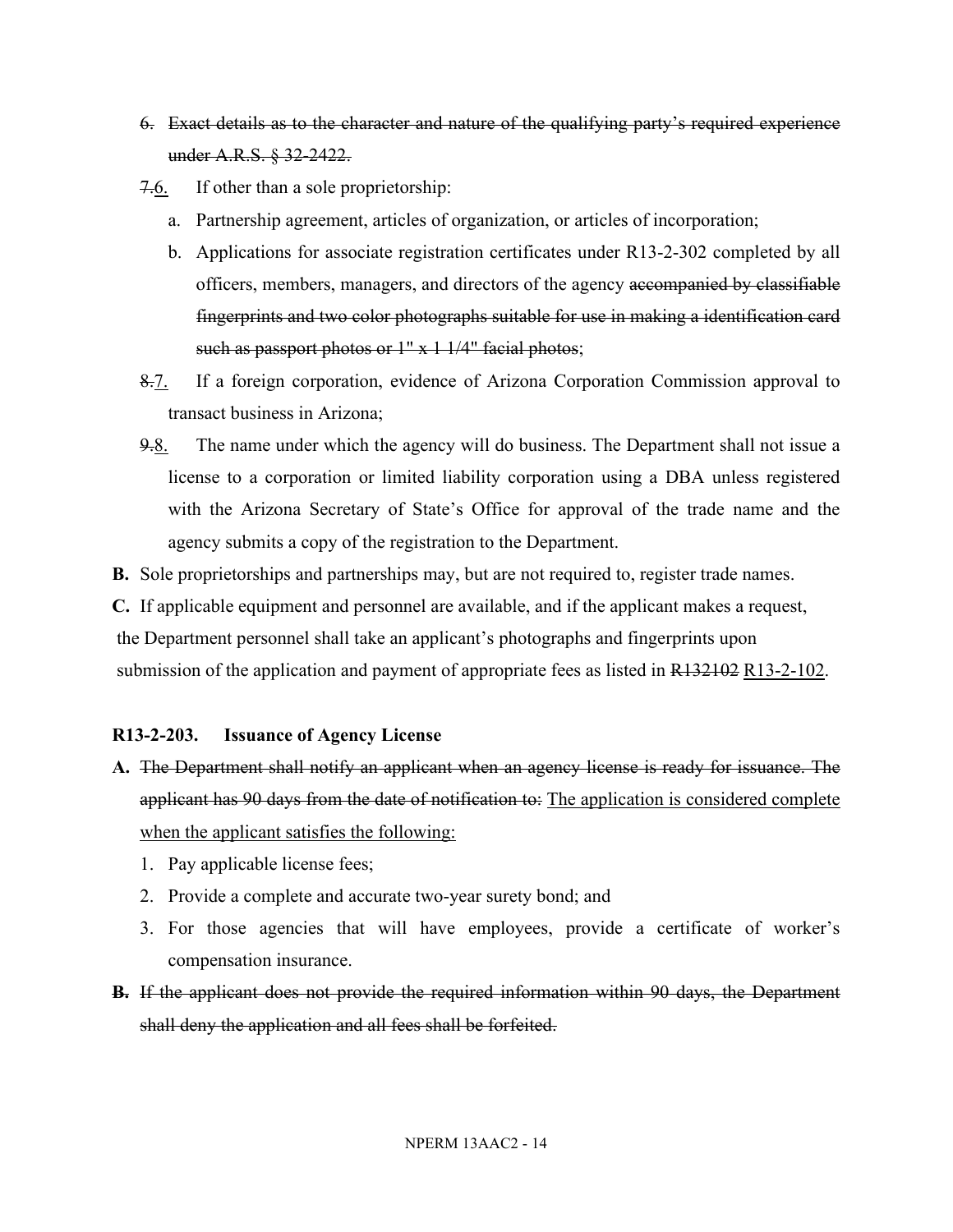- **C.B.** An applicant for an agency license or renewal may request to pick up the license at the Department's office in Phoenix. If no request is made, the Department shall send the license to the mailing address of the applicant.
- **D.** Each agency license shall contain the name and physical address of the licensed business and the number of the license. The issue date on the license is the date the two-year surety bond starts, which is not to be earlier than the Department's date of notification under subsection (A). The license expires two years after issuance.
- **E.C.** The licensee shall post the license in a conspicuous place in the principal business office.
- **F.** A licensee shall not assign or transfer the license.
- **G.** A licensee shall notify the Department in writing within 15 business days of any change of address of the principal office.
- **H.D.** If a licensee wishes to surrender the license before the expiration date, the Department shall not refund the license fee or any part of the license fee.

#### **R13-2-204. Agency License Renewal**

- **A.** A qualifying party may submit a renewal application to the Department up to 60 days before the expiration date on the agency license.
- **B.** The qualifying party shall provide, with the renewal application, the information required under R13-2-202 for the renewal of registration certificates for all associates or employees of the agency.
- **C.** If an agency license is not renewed before the expiration date, the qualifying party and all partners, members, officers, associates and employees shall cease performing investigative activities subject to regulation under A.R.S. Title 32, Chapter 24, until the date the license is renewed. The the qualifying party shall ensure that all identification cards with the elapsed agency license number are returned to the Department within five business days of the date the license expires.
- **D.** The Department shall not renew an agency license if the application is filed more than 90 days after the expiration date. If more than 90 days have elapsed, the qualifying party who wishes to resume investigative work as a licensee shall reapply under R13-2-202.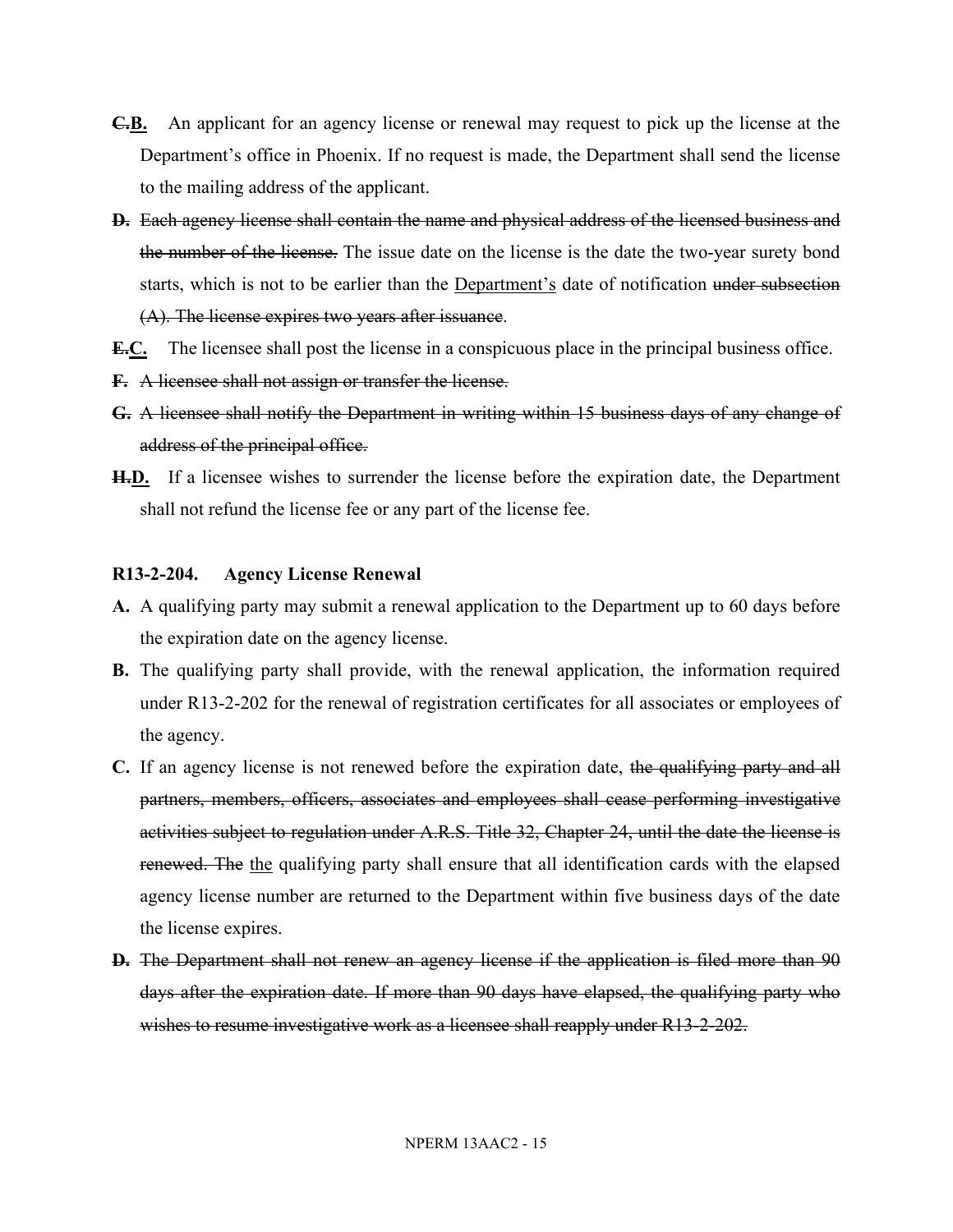#### **R13-2-205. Branch Office Certificate**

- **A.** An agency licensee shall obtain a branch office certificate for any place of business other than the principal place of business by request to the Department in writing.
- **B.A.** The branch office certificate contains the name, agency license number, license expiration date, and address of the branch office.
- **C.B.** A branch office certificate expires on the date the agency license expires and is renewed when the agency license is renewed.
- **D.** A licensee shall post a branch office certificate in a conspicuous place in the branch office.
- **E.** An agency shall notify the Department in writing within 15 business days of any address change for the branch office.

#### **R13-2-206. Change of Qualifying Party**

- **A.** If a qualifying party leaves an agency, the agency shall cease operations.
- **B.** If the agency desires to resume operations, a qualifying party shall submit an application for a new agency license under R13-2-202 and meet the requirements under R13-2-201. The Department shall grant the license if the qualifying party meets the requirements of R13-2- 201.

#### **R13-2-207. Restructure of an Agency**

- **A.** A restructure of an agency occurs when there is a change in business legal status.
- **B.A.** If the restructure occurs at the time of renewal, the Department shall waive the restructure fee.
- **C.B.** If the restructure occurs at any time other than time of renewal, the agency shall pay the restructure fee. An application for restructure shall be submitted for the qualifying party and any new associates. Any new associates shall register and meet the requirements under A.R.S. § 32-2441.
- **D.C.** To change a sole proprietorship to a partnership, the applicant shall provide a partnership agreement with notarized signatures of the partners.
- **E.D.** To change a corporation to a partnership, the applicant shall provide documentation of the dissolving of the corporation and a partnership agreement with notarized signatures of the partners.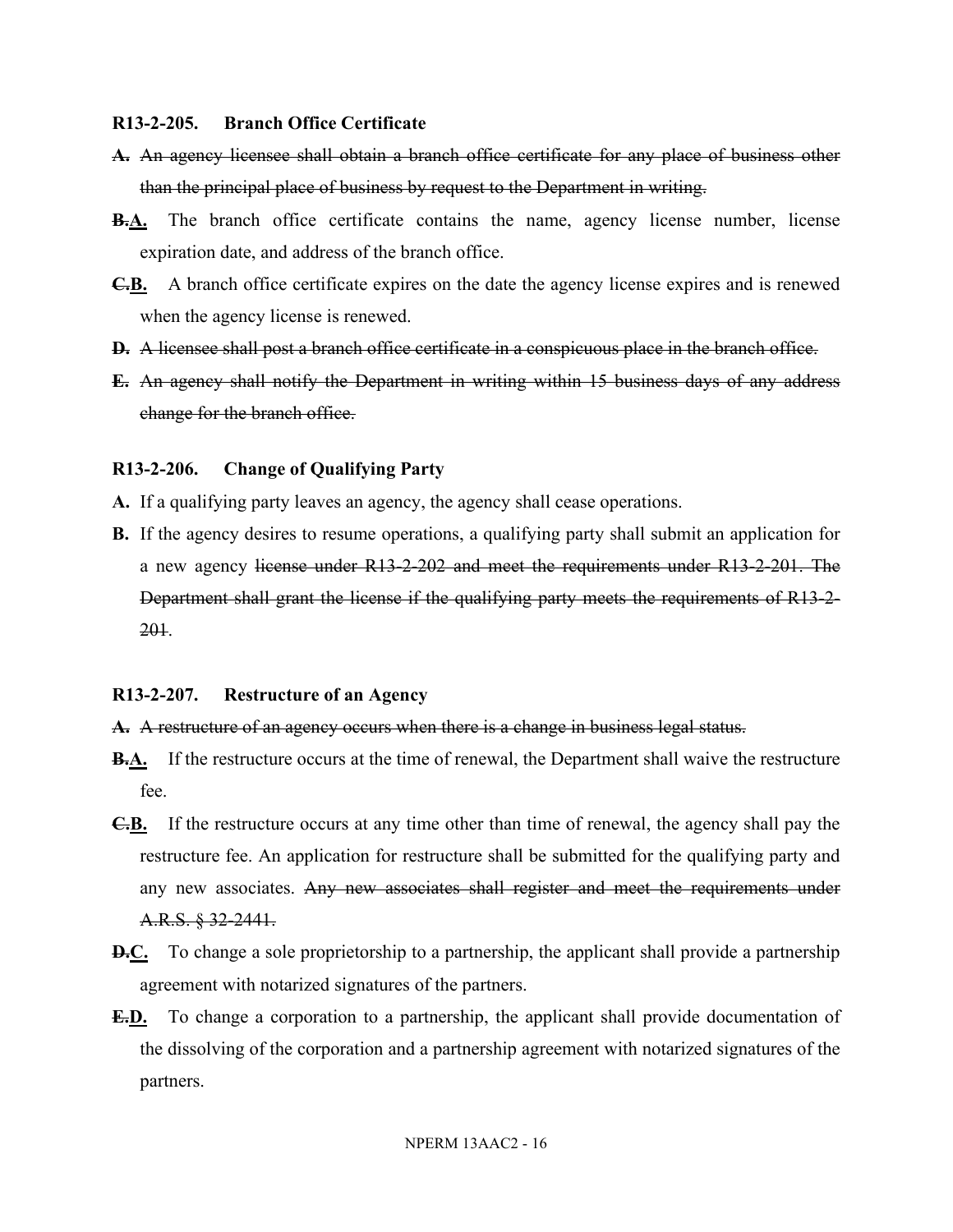- **F.E.** To change a sole proprietorship or partnership to a corporation the applicant shall provide the Articles of Incorporation bearing the approval stamp of the Arizona Corporation Commission. If the change is to a foreign corporation, the applicant shall submit documentation of Arizona Corporation Commission approval for the foreign corporation to transact business in Arizona.
- **G.F.** To change a partnership to a sole proprietorship, the applicant shall provide documentation of the dissolving of the partnership.

#### **R13-2-208. Business and Employee Names**

- **A.** The Department shall not grant a license to an agency with a name that includes "United States," "U.S.," "Federal," or "State of Arizona," or a name that associates the business with any governmental or law enforcement agency. The Department shall not grant a license to an individual or partnership that has a name with the word "corporation," "corp.," "incorporated," "Inc.," or "L.L.C." unless corporate or limited liability corporation papers have been filed with the Corporation Commission. The Department shall not approve a new business name that is similar to a business name of a currently licensed firm.
- **B.** An agency licensee and the licensee's associates and employees shall do business and present themselves under the name used on the licensee's application and the associate's or employee's identification card.
- **C.B.** An agency licensee shall do all business under the name and address that is on file with the Department and noted on the license. The licensee shall include its name and license number on all letterhead and business cards, advertising, contracts entered into with clients, and agency correspondence.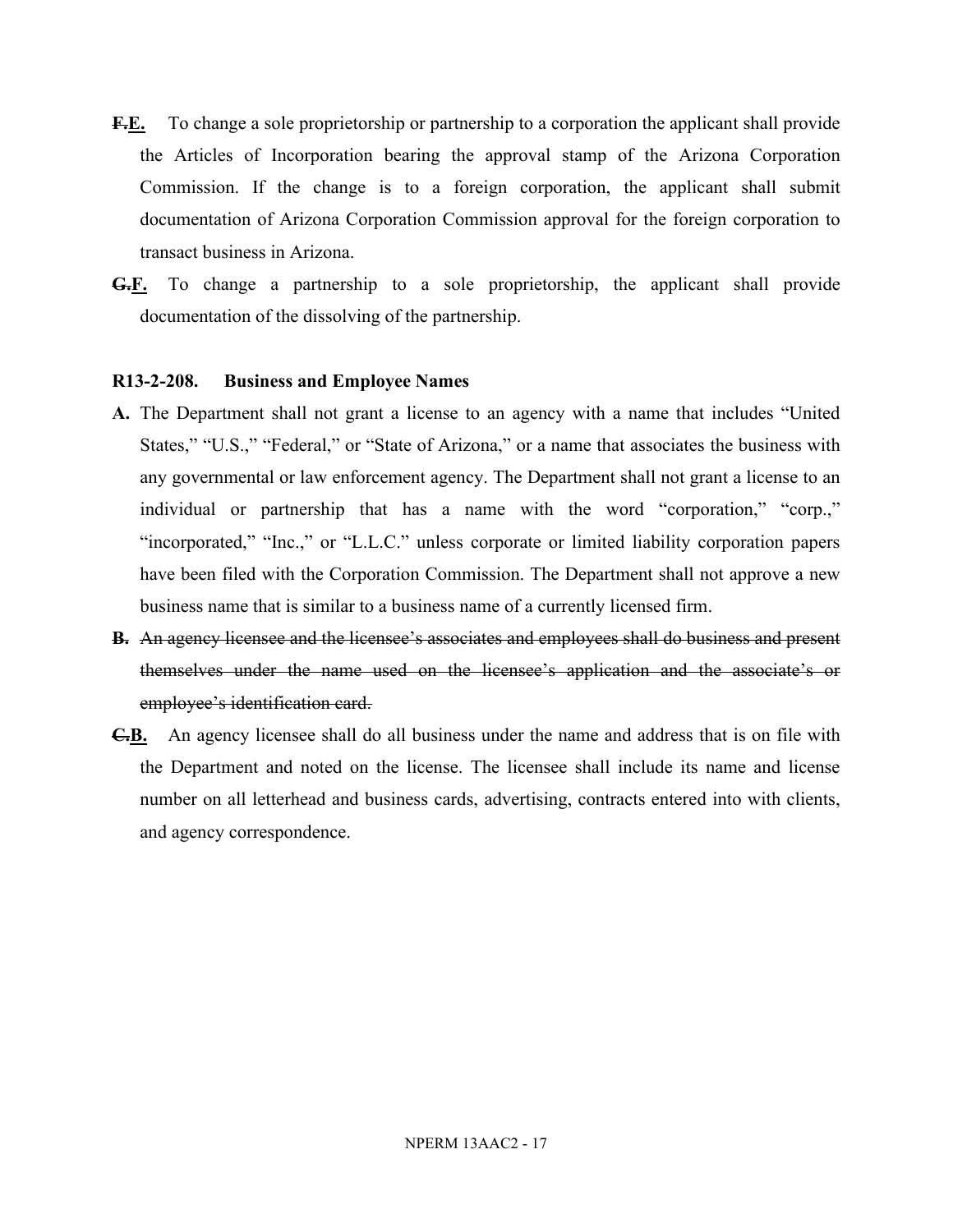## **ARTICLE 3. REGISTRATION CERTIFICATES**

### Section

- R13-2-301. Employee and Associate Registration Certificate Eligibility
- R13-2-302. Application for Registration Certificate
- R13-2-304. Lost or Stolen Registration Certificate or Identification Card
- R13-2-306. Change in Name of Registrant

### **R13-2-301. Employee and Associate Registration Certificate Eligibility**

An applicant for an associate or employee registration shall meet the requirements of A.R.S. § 32-2441.

## **R13-2-302. Application for Registration Certificate**

- **A.** Applications for associate and employee registration certificates may be presented in person at the Department's licensing office in 2222 W Encanto Blvd, Phoenix, AZ 85009, or by mail to the Phoenix office POB 6638, MD3140, Phoenix, AZ 85005-6638 or the Department's website www.azdps.gov.
- **B.** The applicant's employer shall verify all information provided by the applicant and verify proof of U.S citizenship or legal resident status with authorization to seek employment. by examining either one document from List A of U.S. DOJ Form I-9 or one document from List B and one document from List C. After verification, the employer or the applicant may submit an application.
- **C.** In addition to providing documentation of the requirements of A.R.S. § 32-2442, the employer shall ensure that each application includes:
	- 1. A properly completed application form,
	- 2. Two color photographs suitable for use in making an identification card such as passport photos or 1" x 1 1/4" facial photos, and
	- 3. One properly completed fingerprint card with classifiable fingerprints.
- **D.** If applicable equipment and personnel are available, and if the applicant makes a request, the Department personnel shall take an applicant's photographs and fingerprints upon submission of the application and payment of appropriate fees as listed in R132102.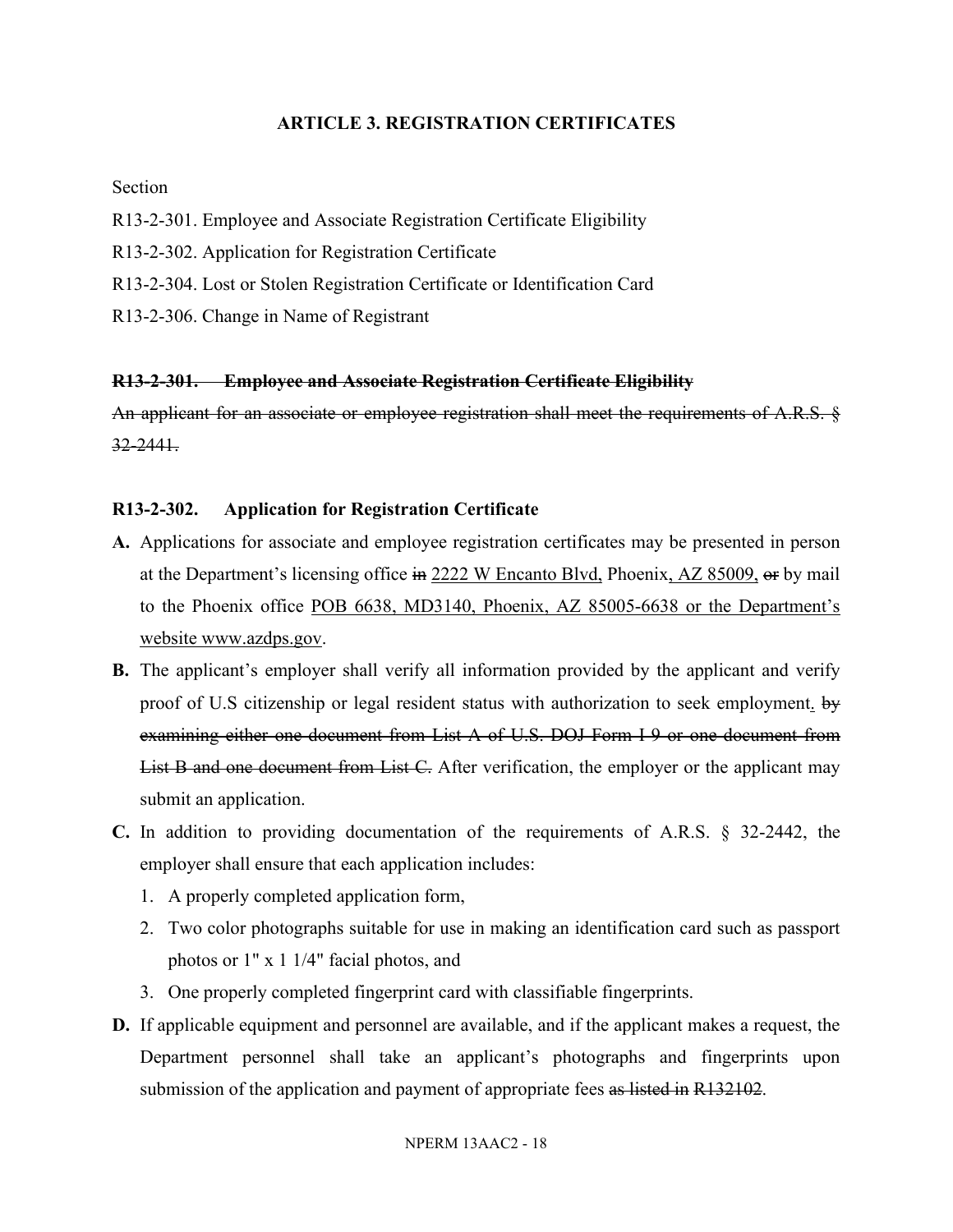- **E.** An associate or employee registrant shall conduct business and be identified under the name used on the application and the registration certificate. The Department shall not approve a fictitious name for use on an associate or employer registration certificate.
- **F.** If an applicant is employed by more than one agency, the applicant shall submit an application with the words "Additional Employer" written across the top of the application, submit the fee under  $R13-2-102$ , and meet the requirements of this Section. If the applicant has submitted a fingerprint card to the Department within less than 365 days, no fingerprint card is required for the Additional Employer application. If the applicant has not submitted a fingerprint card within less than 365 days, the applicant shall submit a new fingerprint card with the application. A licensee or registrant shall provide a new fingerprint card at least every two years.

### **R13-2-304. Lost or Stolen Registration Certificate or Identification Card**

If a registration certificate or identification card is lost or stolen, the registrant shall notify the Department immediately by mail to the Arizona DPS Licensing Unit, POB 6638, MD3140, Phoenix, AZ 85005-6638, the Department's website www.azdps.gov or by telephone (602) 223- 2361 and request a new registration certificate or identification card, provide  $a + x + 1/4$ " inch photo for the identification card photos as specified in  $R13-2-202(A)(5)$  and pay the fee under R13-2-102 for a replacement card.

#### **R13-2-306. Change in Name of Registrant**

A registrant whose name has changed shall notify the Department in writing within 30 days of the name change and may request a new identification card. The registrant may mail the notification to the Arizona DPS Licensing Unit, POB 6638, MD3140, Phoenix, AZ 85005-6638 or submit the notification through the Department's website www.azdps.gov. If the registrant comes to the Department in person at 2222 W Encanto Blvd, Phoenix, AZ 85009, the registrant shall present to the Department a government-issued photo identification card with the new name or court documents recording the name change and the fees under R13-2-102. If the registrant sends a request by mail or Internet, the registrant shall mail to provide the Department certified, notarized copies of any court documents with a  $1'' + 1/4''$  inch photo for the identification card photo as specified in R13-2-202(A)(5) and the applicable fee under R13-2-102.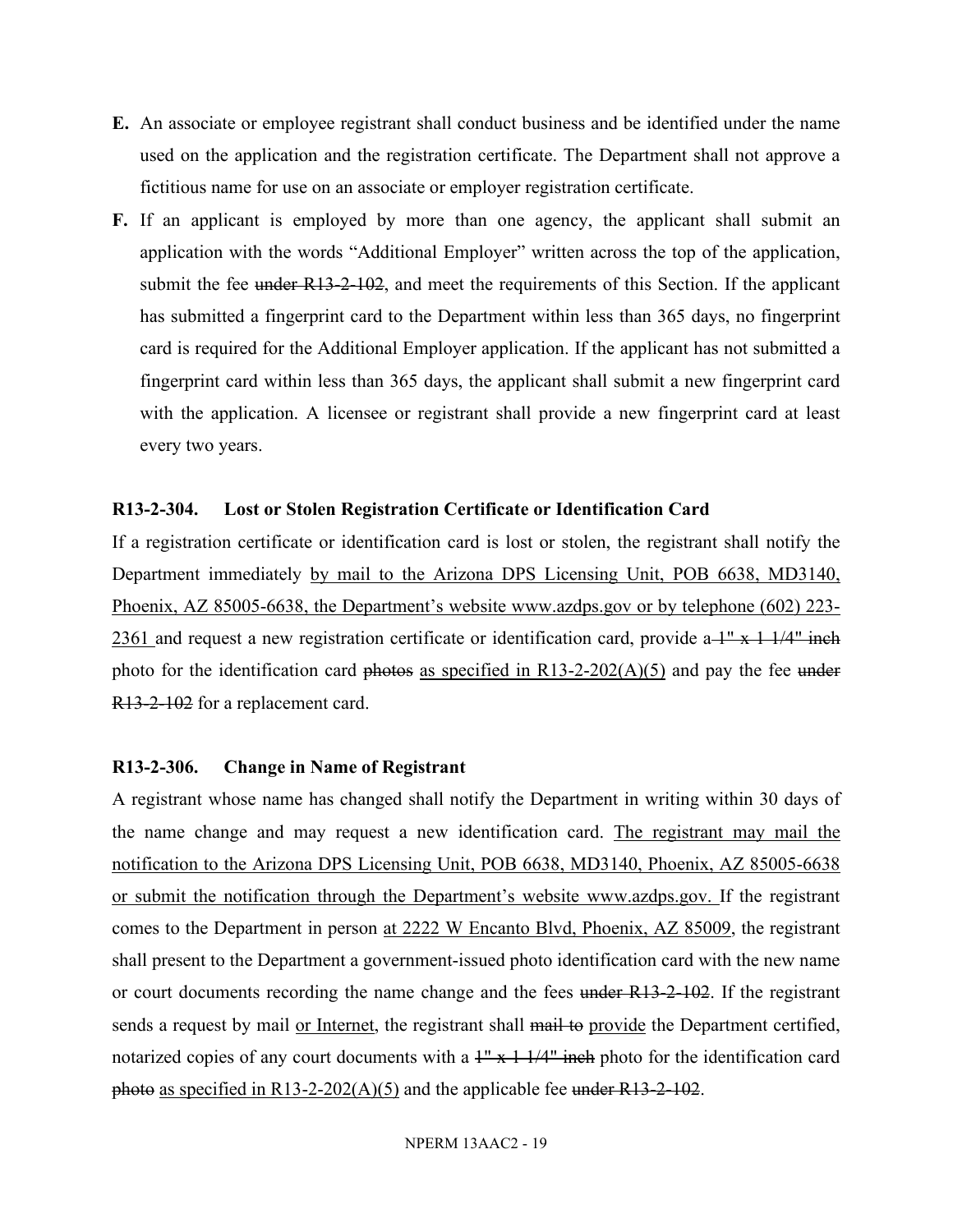### **ARTICLE 4. REGULATION**

Section

- R13-2-401. Denial of Agency License or Registration Certificate
- R13-2-402. Probation of Agency License or Registration Certificate
- R13-2-404. Complaints

#### **R13-2-401. Denial of Agency License or Registration Certificate**

- **A.** The Department shall deny an applicant for an agency license or registration certificate if the Department determines that the applicant does not meet the requirements of A.R.S. §§ 32-2422 or 32-2441, or there are grounds for denial under A.R.S. § 322459. The Department shall notify the applicant of the reason for the denial by mail to the address listed on file at the Department. The Department shall include in the notification a statement advising the applicant that if the applicant contests denial, the applicant may do so by requesting a hearing with the Private Investigator and Security Guard Hearing Board in writing within 30 days of receiving the notification letter.
- **B.** When the Department receives a request for a hearing:
	- 1. The applicant will be notified of the date and the time of the hearing;
	- 2. The Department shall set the date for hearing at least 30 days after the date of the notification letter;
	- 3.**B.** The applicant may request an informal settlement conference under A.R.S. § 411092.06 A.R.S. § 41-1092.06 by submitting the request in writing within 20 days of the scheduled hearing date;
	- 4. The hearing will be held before the Private Investigator and Security Guard Hearing Board;
	- 5. If the applicant does not appear at the hearing, the hearing may be held in the applicant's absence, and the applicant shall be notified by certified mail of the hearing findings; and
	- 6. The hearing board shall prepare recommendations for the Director. The Director may adopt the recommendations in their entirety, modify them, or may decide the case upon the record.